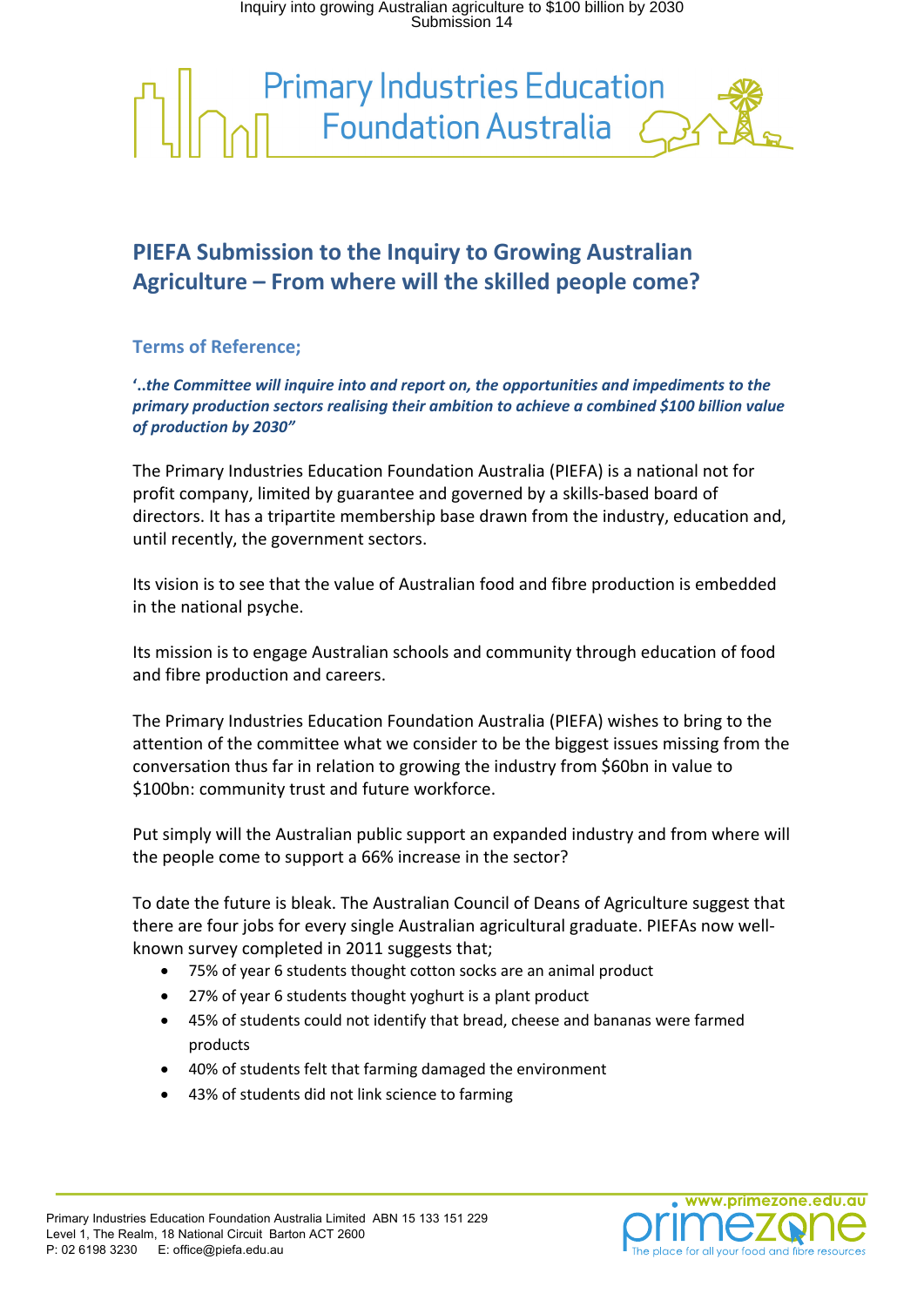• 55% of students did not link innovation or IT to primary production<sup>1</sup>

PIEFA, with the support of our industry members and until 2018 the Australian Government, has made some great inroads into turning this around. For example;

- 20,000 teachers have participated in professional learning related to food and fibre education
- 26,000 unique visitors accessed PIEFAs resource web portal www.primezone.edu.au in the 2018/19
- Approximately 300,000 resources were viewed on Primezone in the 2018/19 year.
- Approximately 1,000 schools nationally access either Primezone and/or the PIEFA newsletter on a monthly basis
- Over the last three years there have been an increase in enrolments in Agriculture and Agriculture related undergraduate degrees

PIEFA in conjunction with its members has worked hard to ensure that not only is there adequate scope within the curriculum for students to have the opportunity to be taught about food and fibre production, but that what is taught adequately reflects the modern industry. Initial drafts of the Australian curriculum had only two mentions of food and fibre across its entirety. Today there are 168 examples, with a focus on the critical areas of science, technology and geography. PIEFA continues to engage with the Australian Curriculum Assessment and Reporting Authority and state-based counterparts to assist in its implementation.

Unfortunately, despite PIEFAs best efforts, food and fibre production as a context remains absent from the Australian Government's 'National STEM Agenda'.

PIEFA is currently undertaking an updated survey of students and teachers nationally in the latter part of 2019 to provide an update into the level of awareness of the food and fibre production to inform its future strategic direction.

Numerous studies have indicated that a student's broad concept of careers is determined far earlier than previously envisaged. Research by both the Australian Council of Educational Research and the University of Queensland both suggest that approximately 60% of undergraduates determined their career choice by year  $6.^{23}$ 

This is further supported by Nobel economic laurate, James Heckman, who has developed an economic model that clearly illustrates the benefits of investing in the school aged years to gain long-run economic benefit. In fact, according to the model,



<sup>1</sup> 'Food, Fibre and the Future', Hillman and Buckley, ACER, 2011

<sup>&</sup>lt;sup>2</sup> 'Career motivations and attitudes towards agriculture of first year science students at The University of Queensland', Allen, Miller, Kleinschimdt, 2012

<sup>3</sup> 'Australasian Survey of Student Engagement Report', ACER, 2010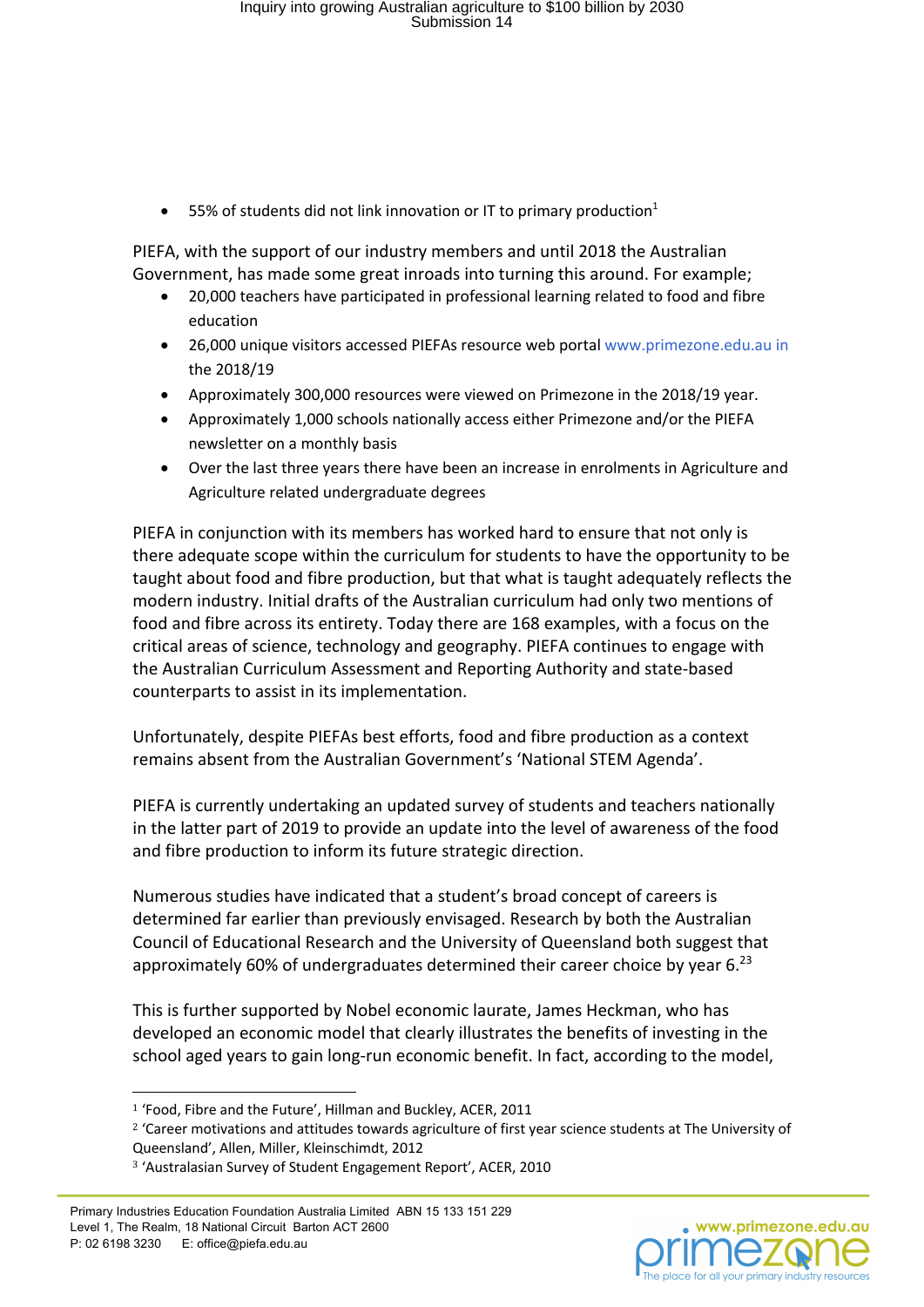initiatives that commence in the early years of education and continue through the entirety of schooling have a 10-fold increase in benefit compared to those started in late or post schooling alone.<sup>4</sup>

# **EARLY CHILDHOOD DEVELOPMENT IS A SMART INVESTMENT**



Source: James Heckman, Nobel Laureate in Economics

In its discussion paper entitled 'Talking 2030-Growing Agriculture into a \$100 Billion Industry', the National Farmers Federation acknowledges both the future skills and social license issues, but only suggests a specific agriculture visa as the solution to fill the need. Is this the future the industry wants? An overseas workforce running Australian farms.

Despite the clear and obvious benefits in investing in education to gain social license, increase community understanding and to drive a greater number and diversity of Australian school students into a career within the sector, there has been a very low level of investment by industry and government relative to other interventions and the size of the problem.

For example, PIEFA operates on an annual budget of less than \$400,000 a year to service a national audience of 9,477 schools, 288,583 teachers and 3,893,834 students. It is only through an extremely efficient and cost-effective model that PIEFA has been



<sup>&</sup>lt;sup>4</sup> https://heckmanequation.org, Accessed 14<sup>th</sup> October 14, 2019